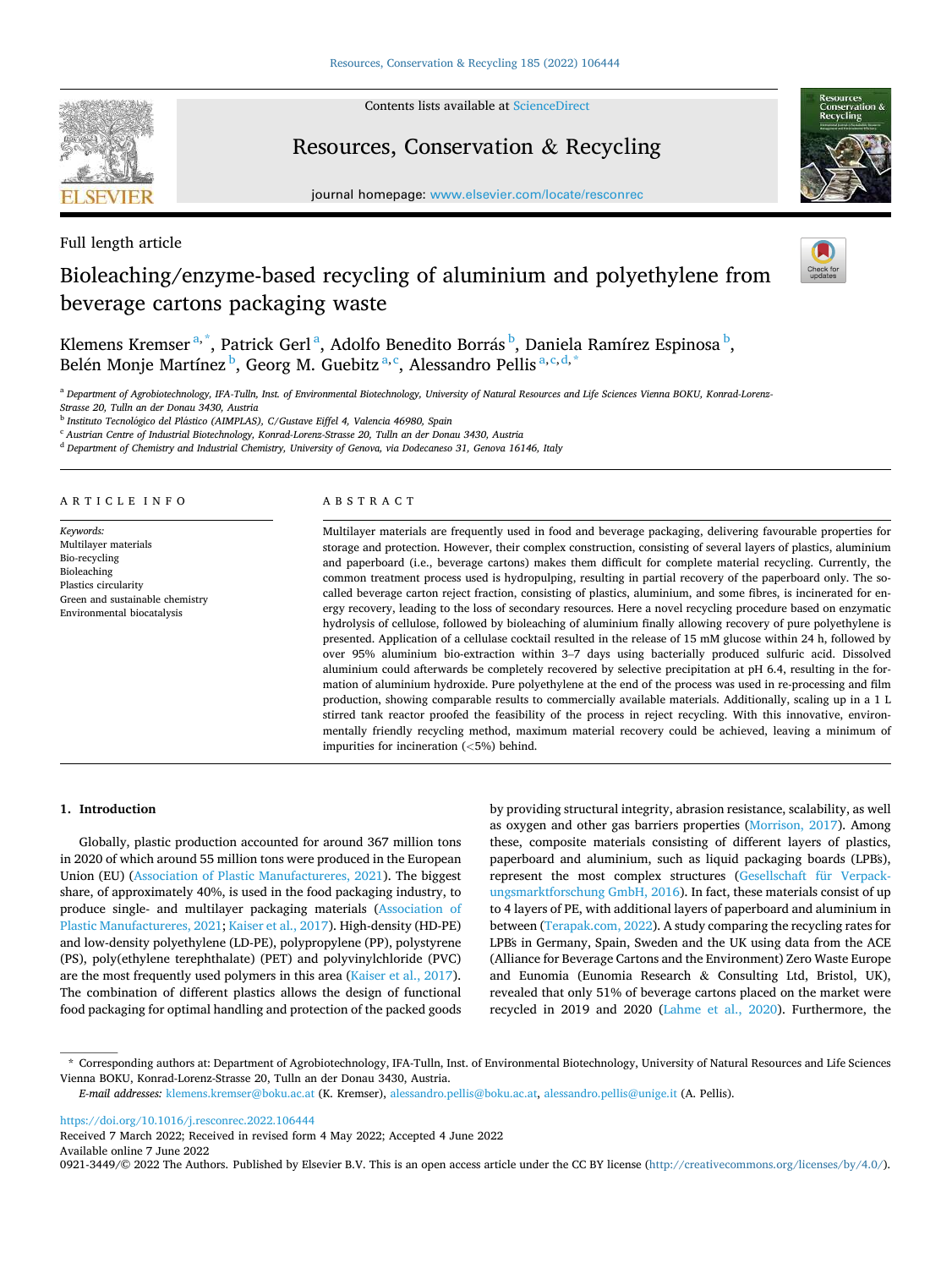existing data show that only 30–36% of paper board where recycled, while polymer and aluminium were not considered for recycling at all ([Lahme et al., 2020\)](#page-8-0). So far, existing live cycle assessments (LCA´s) of beverage cartons support that they provide a relatively sustainable packaging solution, but the recycling rates used in the calculations strongly differ when using the new methodology implemented by the European Commission in 2019 ([European Commission, 2018a](#page-8-0); [Lahme](#page-8-0)  [et al., 2020](#page-8-0)). This leads to the assumption that existing LCA´s of LPBs may reflect and over-estimation of recycling benefits. According to the European plastic strategy, which states that all used packaging should be reusable or recyclable by 2030, new methods for the recycling of multilayer materials need to be developed [\(European Commission,](#page-8-0)  [2018b\)](#page-8-0). The original TetraPak® patent describes a method for the easy delamination of multilayer films by the introduction of a water-soluble, thermoplastic resin film [\(Bergerioux, 1996](#page-7-0)). Nowadays, the separation of paperboard and PE-aluminium layers is called hydropulping, and has been successfully implemented commercially ([Zawadiak, 2017\)](#page-9-0). Despite the fact that paperboard can almost be completely recovered by these methods, the separation of PE and aluminium still is not possible. Consequently, the so-called reject material is incinerated for energy recovery which does not contribute to full closure of the carbon cycle ([Pellis et al., 2016](#page-8-0)). More innovative technologies, dealing with an easy delamination of plastic-aluminium multilayer materials based on the introduction of an reversible crosslinking agent [\(Kaiser, 2020](#page-8-0)), chemical dissolution of aluminium followed by gravity separation of different plastics ([Lee et al., 2006](#page-8-0)) or solvent-targeted recovery and precipitation based on the selective dissolution and precipitation of different plastics like PE, PVC and PET [\(Walker et al., 2020](#page-8-0)) have been investigated over the last years. In other studies, researcher tried to modify plastics used in multilayer packaging in a way to enhance mechanical recycling ([Tros](#page-8-0)[saert et al., 2022](#page-8-0)), investigate new recycling strategies like molten metal pyrolysis ([Riedewald et al., 2022](#page-8-0)), or produce new materials out of multilayer waste such as cellulose-aluminium-plastic composites ([Bonadies et al., 2022\)](#page-7-0). In this study, we combined different innovative, bio-based solutions for a closed recycling loop of aluminium and PE based on a biotechnological approach. To remove cellulosic impurities which would extremely detrimental in regranulation of PE, an enzymatic approach using cellulases (enzymes capable of hydrolysing glycosidic bonds in cellulose) was investigated, resulting in the generation of glucose ([Jeoh et al., 2017](#page-8-0)). Next, the application of extreme acid tolerant, iron- and sulfur-oxidizing bacteria was investigated to selectively dissolve the aluminium layer (bioleaching). These bacteria are able to dissolve metals directly *via* redoxolysis or indirectly *via* acidolysis and complexolysis ([Sethurajan et al., 2018;](#page-8-0) [Srichandan et al., 2019](#page-8-0)). Both bioleaching for metal recovery and cellulase enzyme treatment for second-generation glucose recovery from lignocellulosics has been implemented in multi-thousand tons scale for example in heap- and stirred-tank bioleaching of nickel and copper in Scandinavia and Chile ([Gentina and Acevedo, 2016](#page-8-0); Morin and D'[Hugues, 2007](#page-8-0); [Saari and](#page-8-0)  [Riekkola-Vanhanen, 2012](#page-8-0)) or in the production of cellulosic ethanol ([European Technology and Innovation Platform, 2022\)](#page-8-0). The dissolved aluminium can afterwards be selectively precipitated and re-introduced in the production cycle ([Kremser et al., 2021a](#page-8-0)). Finally, the remaining LPB reject fraction was purified by density separation, resulting in almost pure PE. Additionally, the re-processability of the purified PE was evaluated by rotational rheometry and Fourier-Transformed Infrared Spectroscopy (FT-IR) and compared with commercially available PE.

#### **2. Materials and methods**

## *2.1. Reject material*

Around 25 kg multilayer reject material from liquid beverage packaging cartons was provided by the German paper and recycling company Niederauer Mühle (Kreuzau, Germany) after the process of hydropulping. It consisted of up to A4 sized sheets of multilayer materials containing different polymers, aluminium and cellulosic remaining. Prior to characterization, the sample was dried at 60 ℃ for up to 48 h and shredded in a kitchen blender to a size smaller than 11 mm, followed by homogenization via sufficient mixing. Bigger plastic parts such as caps were manually removed before shredding.

#### *2.2. Sample characterization*

Fourier transformed infrared spectroscopy (FT-IR) was used for identification of different polymers and cellulose in the LPB reject material, as well as polymer characterization after bioleaching and polyethylene recovery. Therefore, polymer samples were measured between 4000 and 650 cm<sup>-1</sup> on a Perkin Elmer Spectrum 100 FT-IR Spectrometer (PerkinElmer, Traiskirchen, Austria). All samples were acquired using 64 scans and a resolution of 2  $\text{cm}^{-1}$ .

Surface characterization before and after each treatment step was performed with a Hitachi TM3030 scanning electron microscope (SEM) coupled with energy-dispersive X-ray spectroscopy (EDS) to show changes of the material composition during the different process steps (i. e. polymer, cellulose and aluminium).

## *2.3. Cellulose hydrolysis*

The commercially available enzyme mixture Cellic® CTec3 (Novozymes, Baksvaerd, Denmark) consisting of different cellulases and hemicellulases was used in the hydrolysis experiments for cellulose removal. An enzymatic activity of 196 FPU mL<sup> $-1$ </sup> on filter paper and a protein content of around 183 mg mL<sup> $-1$ </sup> were previously determined and confirmed by other studies ([Novy et al., 2019](#page-8-0); [van der Zwan et al.,](#page-8-0)   $2019$ ). Different enzyme concentrations (i.e. 2.5, 5.0 and 7.5% (v/v)) were tested on their effectiveness to reduce the cellulose content of the LPB reject material. Therefore, 1 g of shredded material was added to a 250 mL Erlenmeyer flask, followed by the corresponding amounts of a 0.5 M citric acid buffer (pH=4.8) and enzyme to give a total reaction volume of 100 mL. All experiments were carried out at 50 ◦C and 150 rpm in a rotary shaker in biological triplicates and samples for glucose determination were taken after 3, 6 and 24 h. After hydrolysis, samples were sieved through a 100 µm sieve plate and dried in a 60 °C oven until complete dryness. By weighting the samples before and after cellulase treatment, the weight loss corresponding to the cellulose degradation was recorded.

#### *2.4. Glucose determination*

To measure the released glucose concentration over cellulose hydrolysis, samples were precipitated via Carrez precipitation to remove impurities. Therefore, 960 µL of diluted sample was mixed with 20 µL of a 0.25 M K<sub>4</sub>[Fe(Cn)<sub>6</sub>] x 3H<sub>2</sub>O solution and vortexed, followed by the addition of 20  $\mu$ L of a 1 M ZnSO<sub>4</sub> x 7H<sub>2</sub>O solution and mixing. Afterwards, samples were centrifuged for 30 min at 12,700 rpm. The supernatant was filtered into HPLC vials through a 0.2 µm polyamide filter and stored at 4 ◦C. HPLC analysis was conducted using a 1260 HPLC system (Agilent Technologies, Santa Clara, USA) equipped with an ION-300 column (New Haven, USA). 0.01 N  $H<sub>2</sub>SO<sub>4</sub>$  was used as mobile phase at 45 °C with an isocratic flow rate of 0.325 ml min<sup>-1</sup>. A glucose calibration in the range from 1 to 100 mM was prepared and used for calculation of the released sugar concentration.

#### *2.5. Bioleaching experiments*

Indirect, non-contact experiments were carried out using a biogenically produced sulfuric acid which was provided from an ongoing in-lab study (see Supplementary material) [\(Kremser et al., 2022](#page-8-0)). To test the effect of LPB reject concentration on the aluminium leaching efficiency, three different concentrations (i.e., 1.0, 2.5 and 5%  $(w/v)$ ) were used in the indirect leaching experiments. Therefore, the corresponding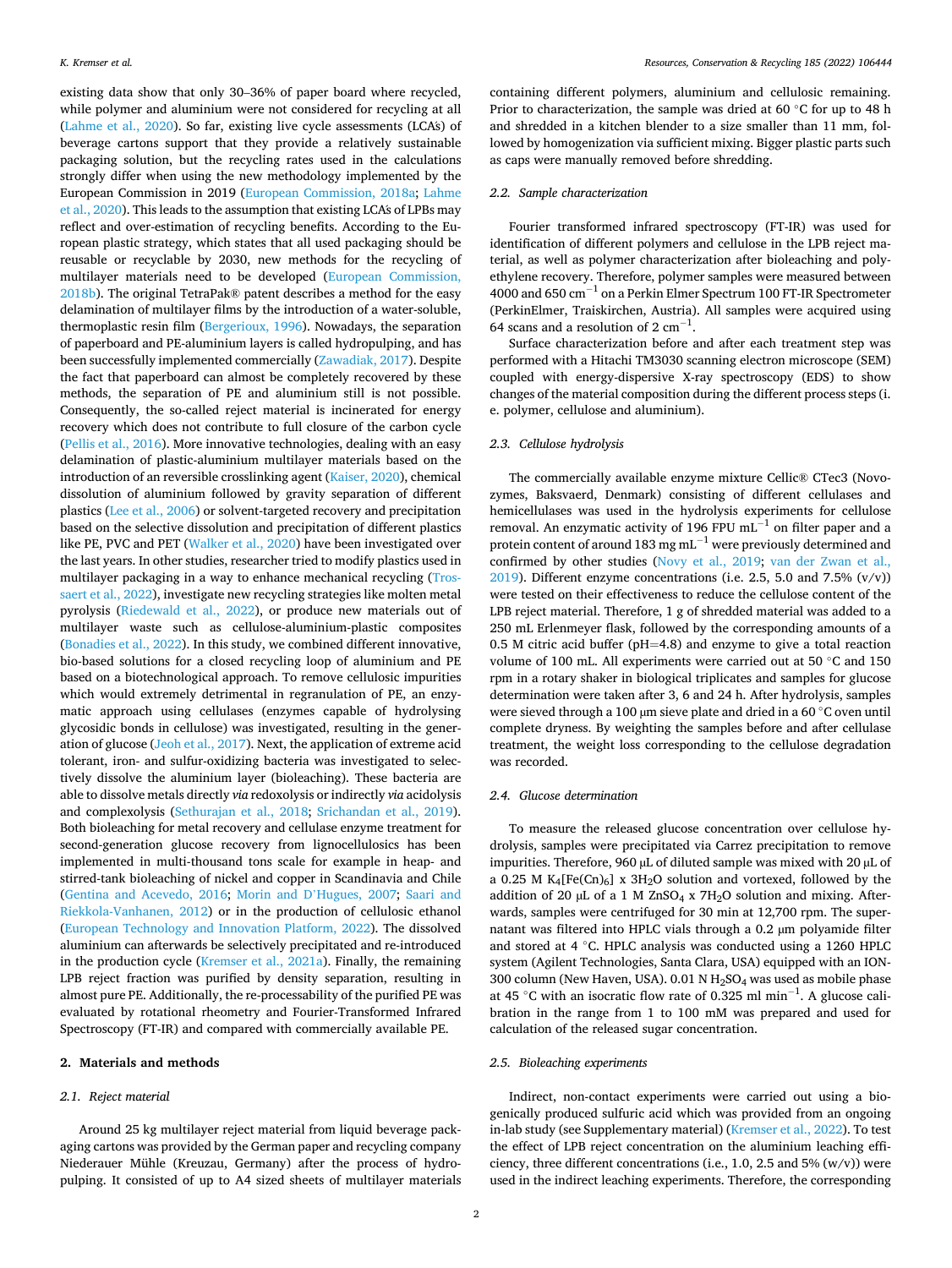amount of shredded material was added to a 250 mL Erlenmeyer flask and 100 mL of biogenic sulfuric acid was added. All experiments were carried out in biological triplicates and one blank for the highest LPB reject concentration, consisting of 100 mL of a 1.4 M commercial sulfuric acid was run in parallel. The flasks were incubated at room temperature and 150 rpm in an orbital shaker and samples for aluminium determination were taken after 1, 3 and 7 days. After aluminium leaching, samples were as well sieved through a 100 µm sieve plate, followed by a washing step with double distilled water (ddH<sub>2</sub>O) to remove the remaining acid. The washing was conducted by putting the reject samples back into their flasks, adding 200 mL ddH<sub>2</sub>O and shaking the samples at 150 rpm for 30 min. This procedure was repeated 3 times in total, ending up with drying the samples at 60 ◦C in the oven. The weight difference before and after aluminium leaching was used to calculate the aluminium content and compared to the spectrophotometrically aluminium determination.

Direct bioleaching experiments were performed using the sulfur- and iron-oxidizing bacterium *Acidithiobacillus ferrooxidans* (DSM 583, newly classified as *Acidithiobacillus ferridurans* (Moya-Beltrán et al., 2021)). Three different ferrous iron concentrations of 1.0, 2.5 and 5.0%  $(w/v)$ were used in the experiments by adding the corresponding amounts of FeSO<sub>4</sub>⋅7H<sub>2</sub>O to 1 L of DSMZ culture medium 70 adjusted to pH=1.4 with 18 M sulfuric acid. Prior to bioleaching experiments, 50 mL of culture was added to 450 mL of each ferrous iron medium and pre-cultivated for one week at 30 ◦C and 150 rpm in order to reach a full conversion of ferrous iron to ferric iron. After one week, 100 mL of culture was put into 250 mL Erlenmeyer flasks in biological triplicates and two different LPB reject concentrations (i.e. 1.0 and 2.5%  $(w/v)$ ) were added. Furthermore, 1.0% (w/v) of elemental sulfur was added to each flask to favour the reduction in pH by sulfur metabolization and the corresponding sulfuric acid production. Bioleaching experiments were carried out at 30 ◦C and 150 rpm for up to 14 days and samples for aluminium determination were taken after 1, 3, 7, 9 and 14 days of incubation. An abiotic blank experiment for each LPB reject concentration was run in parallel containing only culture medium and shredded material. Washing and drying of the samples after bioleaching was conducted as in the indirect, non-contact experiments.

#### *2.6. Aluminium determination and precipitation*

Aluminium concentrations during bioleaching experiments were measured using the Spectroquant® aluminium test (Merck KGaA, Darmstadt, Germany), in which aluminium ions react with chromazurol S to form a blue-violet complex. To use the method in 96-well plates, the protocol was adjusted in a previous study, accordingly [\(Kremser et al.,](#page-8-0)  [2021a\)](#page-8-0).

Dissolved aluminium was recovered by selective precipitation at pH=6.5 ([Wei et al., 2005\)](#page-8-0). Therefore, the pH-value of the lixiviant was dropwise adjusted with 1 M NaOH and the precipitated  $Al(OH)_{3}$  was collected by filtration through a Durapore® PVDF filter membrane with a pore size of 0.45 µm. The effectiveness of this method was assessed by measuring the aluminium concentration before and after precipitation.

#### *2.7. Polyethylene recovery and characterization*

The plastic material recovered after the cellulose and bioleaching treatments was subjected to a density separation in order to remove eventual polyester and polyamide impurities. 5 g of dried plastic LPB reject material was weighted in a 1.5 L beaker and 1 L ddH2O was added. The mixture was stirred for 15 min at 400 rpm and 25 ◦C and was then let settle for other 15 min. The "floating fraction" of the material, consisting mainly of PE, was recovered using a sieve while the "sinking fraction" was recovered via filtration. The two fractions were then freeze dried before further analysis.

Commercially available LDPE ALCUDIA® PE033 with a melt flow rate of 0.3 g/10 min and a density of 921 kg/m<sup>3</sup> was purchases from

REPSOL (Madrid, Spain) and used for comparative experiments with the recycled PE fraction.

The homogenization of the samples was carried out in melt and therefore, a laboratory scale was used a co-rotating conical twin-screw extruder HAAKE™ MiniLab II Microcomponent. This extruder allowed the homogenization of polymer, obtaining 3–5 g samples for subsequent characterization. The HAAKE extruder allows working in a discontinuous way, monitoring and adjusting parameters such as temperature, motor torque, and viscosity during the process. In addition, it can be used in recirculation mode with the extraction of small aliquots if necessary. The homogenization of polymers by extrusion was carried out at 160 ◦C, 60 rpm for 5 min.

Films with a thickness of 0.1 mm and a size of  $100 \times 100$  mm of recycled commercial PE and recovered PE with and without prior extrusion were produced using a FONTIJNE GROTNES BV LPC 600 hydraulic press at 160 ◦C. The films were generated in two cycles within a total time of 5 min. Cycle one was operated at 160 ◦C, 60 KN for 3 min, followed by cycle two at 160 ◦C, 200 KN for 2 min.

Rheological analysis measurements were performed using a Rotational Rheometer TA Instruments AR-G2 under nitrogen atmosphere. Measurements were done on a 25 mm plate at an angle of 0◦ and 180 ◦C in share rate swept mode. 5–10 g of the sample were placed between the plates and heated up to the testing temperature for 5 min. Then, the gap was closed and the excess of the sample from the plates removed. To start the test, the upper plate is rotated to apply the required shear rate from 0,001 to up to 500  $s^{-1}$ .

Fourier transformed infrared spectroscopy (FT-IR) was used to determine the nature of the produced films from recycled commercial PE and the PE reject fraction from LPB´s. Therefore, polymer samples were measured between 4000 and 650  $\text{cm}^{-1}$  on a Perkin Elmer Spectrum 100 FT-IR Spectrometer (PerkinElmer, Traiskirchen, Austria). All samples were acquired using 64 scans and a resolution of  $2 \text{ cm}^{-1}$ .

## *2.8. Integrated experiments*

After experiments in 100 mL small scale, a larger scale experiment was performed in 1 L. Therefore, 50 g L<sup>-1</sup> LPB reject sample was added to a 2 L wide neck bottle followed by 925 mL 0.5 M citric acid buffer at pH=4.8 and 75 mL (7.5% v/v) Cellic® CTec3. The bottle was afterwards incubated at 50 ◦C and 170 rpm for 4 days to ensure a sufficient cellulose hydrolysis. After 4 days, the hydrolysed LPB reject was filtered through a 100 µm sieve and washed by rinsing it with ddH2O. Directly after washing and filtration, the sample was again added into the 2 L bottle and 1 L of 1.4 M biogenic acid was added. The aluminium bioleaching experiment was performed at 30 ◦C and 170 rpm for up to one week. After bioleaching, the LPB reject was washed three times with  $ddH<sub>2</sub>O$ and dried at 60 ◦C until complete dryness. Prior to selective precipitation, the lixiviant was filtrated through a Durapore® PVDF filter membrane with a pore size of 0.45 µm. Afterwards the pH was dropwise adjusted to pH=6.5 with 10 M NaOH and the precipitated aluminium hydroxide was collected by filtration, followed by drying at 60 ◦C until complete dryness.

#### **3. Results and discussion**

## *3.1. Reject characterization*

LPB reject was characterized using Scanning Electron Microscopy (SEM) coupled with Elemental Analysis (EDX) and Fourier Transformed Infrared Spectroscopy (FT-IR). Depending on the manufacturer and the use of the multilayer packaging, different polymers such as polyethylene (PE), polypropylene (PP), nylon and others are used. A total number of 26 polymer samples, differing in colour and material, were collected from the shredded LPB reject and used for characterization. FT-IR measurements ([Fig. 1](#page-3-0)) revealed polyethylene to be the most prominent material in the sample, showing characteristic bands in the regions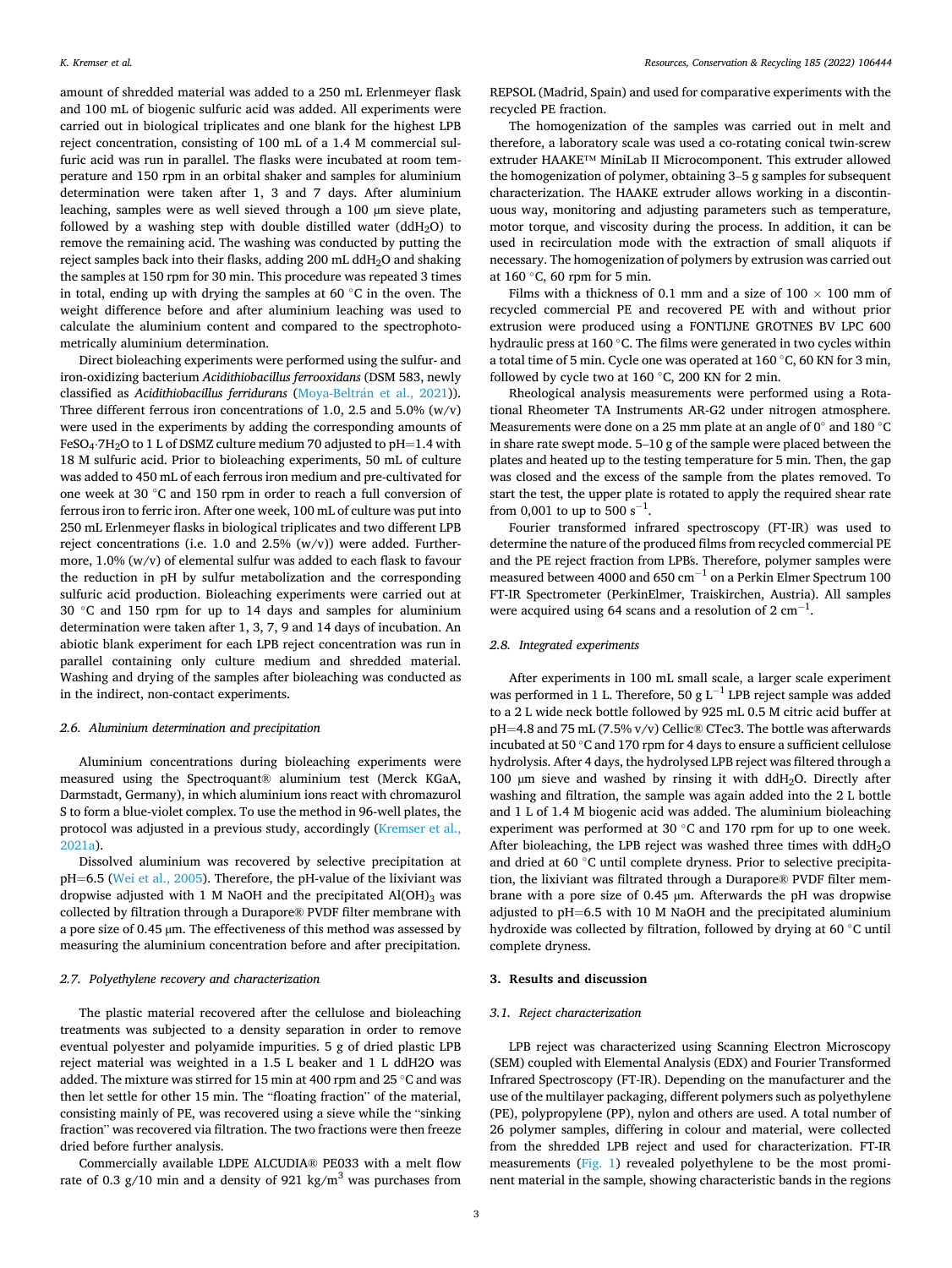<span id="page-3-0"></span>

**Fig. 1. FT-IR spectra of different components identified in beverage carton reject samples. a**, polyethylene with the chemical structure and characteristic peaks labelled. **b,** polypropylene with the chemical structure and characteristic peaks labelled. **c,** with the chemical structure and characteristic peaks labelled. **d,** with the chemical structure and characteristic peaks labelled. **e**, multilayer material.

of 2918  $\text{cm}^{-1}$  and 2850  $\text{cm}^{-1}$  (CH<sub>2</sub> symmetrical stretching), 1468  $\text{cm}^{-1}$ (bending deformation) and 718  $cm^{-1}$  (rocking deformation) (Gulmine [et al., 2002](#page-8-0)). In the PE spectrum, additional peaks at around 1425 cm<sup>-1</sup> and 870 cm<sup>-1</sup> were detected, which can be assigned to CaCO<sub>3</sub>, a frequently used inorganic filler which modifies their mechanical and optical properties [\(Jimoh et al., 2018](#page-8-0); [Wihlborg and Rubinovitz, 2016](#page-8-0)). Furthermore, a peak at around  $1110 \text{ cm}^{-1}$  in the PE spectrum indicates remaining cellulose fibres on the polymer surface. Additionally, polymers such as polypropylene (CH<sub>3</sub> asymmetric stretching at 2950  $\mathrm{cm}^{-1}$ , CH<sub>3</sub> symmetrical stretching at 1456 cm<sup>-1</sup> and CH<sub>3</sub> symmetrical bending at 1376 cm<sup>-1</sup>) ([Long, 2004](#page-8-0)) and nylon (NH stretching at 3400 cm<sup>-1</sup>, Amide I and II stretching and bending at 2910 and 2850  $\text{cm}^{-1}$ , C=O stretching at 1650 cm<sup>-1</sup>, and NH bending at 1540 cm<sup>-1</sup>) ([Long, 2004\)](#page-8-0) were detected. Furthermore, traces of cellulose fibers were found on the surface of some of the measured polymer reject samples, showing characteristic bands at 3400  $cm^{-1}$  (OH-stretching), 2900  $cm^{-}$ (CH-stretching) and 1110  $cm^{-1}$  (C-O-C-stretching) (Zhuang et al., [2020\)](#page-9-0).

The complex mixture of different materials in the LPB reject was further visualised using SEM/EDX measurements. In [Fig. 2](#page-4-0)a and b, a multilayer material consisting of plastic, aluminium and cellulose out of the LPB reject was analysed, revealing additionally, that cellulose removal by hydropulping was not completely sufficient and on the other hand it shows aluminium to be incorporated between different polymer layers.

#### *3.2. Cellulose removal*

Hydropulping is the state-of-the-art process to separate paperboard from LPB multilayers, reducing the cellulose content to less than 5% ([Georgiopoulou et al., 2021](#page-8-0); [Zawadiak, 2017\)](#page-9-0). Nevertheless, up to 11% of cellulosic fibre material was found in the present LPB reject sample ([Fig. 2](#page-4-0)a–c), potentially reducing the purity of PE and aluminium during recycling. Especially in reprocessing of PE, degradation of cellulosic residuals causes a change of colour and reduces its mechanical properties at temperatures above 200 ◦C [\(Brebu and Vasile, 2010](#page-8-0); [Yang et al.,](#page-8-0)  [2007\)](#page-8-0), which will negatively affect the quality of recycled polymers. By applying different concentrations of cellulases (i.e., 2.5, 5.0 and 7.5%), up to 15 mM of glucose could be released at the highest cellulase concentration after 24 h [\(Fig. 3e](#page-5-0)). With increasing enzyme concentration,

characteristic peaks for cellulose at 3400  $cm^{-1}$  and 1110  $cm^{-1}$ decreased in intensity, whereas peaks related to PE at 2918  $cm^{-1}$  and 2850 cm<sup>-1</sup>, 1468 cm<sup>-1</sup> and 718 cm<sup>-1</sup> significantly increased [\(Fig. 3](#page-5-0)a). The results indicated a more efficient cellulose removal at higher enzyme concentrations, comparable to the acid hydrolysis. SEM analysis after the cellulase treatment revealed that the fibrous material was almost completely removed, leaving only aluminium and PE in the LPB reject ([Fig. 2d](#page-4-0)–f). Nevertheless, it was still possible to identify some isolated remaining fibres after the cellulase treatment. FT-IR analysis of these fibres indicated that the lignin content of the treated samples increased by showing more intense bands at 1600–1650  $cm^{-1}$  (C=O stretching), 1513 cm<sup>-1</sup> (C=C-C aromatic ring stretching), 1460 cm<sup>-1</sup> (C-H deformation) and 1268 cm<sup>-1</sup> (C-O stretching of  $C_5$  substituted aromatic units) after cellulose removal [\(Rashid et al., 2016](#page-8-0); [Zhuang](#page-9-0)  [et al., 2020\)](#page-9-0) [\(Fig. 3c](#page-5-0) and d). Hydrolysing cellulose and hemicellulose, results in removal of glucose and xylose, consequently increasing the intensity of entrapped lignin [\(Singh et al., 2016](#page-8-0)). Almost complete hydrolysis of cellulose is in agreement with previous studies on enzymatic recovery of valuable glucose from deinking rejects for production of bioethanol and other platform molecules [\(Annamalai et al., 2020](#page-7-0); [Has](#page-8-0)[ke-Cornelius et al., 2021](#page-8-0)).

#### *3.3. Selective aluminium bioleaching and recovery*

In order to selectively separate the aluminium from the LPB reject, different methods including acid and alkaline dissolution [\(Lee et al.,](#page-8-0)  [2006\)](#page-8-0) or the introduction of reversible crosslinking agents ([Cinelli et al.,](#page-8-0)  [2016; Kaiser, 2019\)](#page-8-0) have been investigated and patented in recent years. The application of bioleaching presents a completely new approach for the selective dissolution of the aluminium layer from the LPB reject material as it has already been successfully used in the recovery of metals from other waste streams ([Brar et al., 2021; Gomes et al., 2018](#page-8-0); [Kremser et al., 2021b; Pathak et al., 2021](#page-8-0); [Yesil et al., 2021](#page-9-0)). To evaluate the potential of different bioleaching applications, two methods including indirect (non-contact) and direct bioleaching of the LPB reject were tested. For the indirect, non-contact bioleaching, a mixed culture of the two sulfur-oxidizing bacteria *A. thiooxidans* and *A. caldus* was cultivated in a minimal medium containing elemental sulfur and the resulting cell-free supernatant (1.4 M biogenic acid) was incubated with different concentrations of LPB reject for up to 9 days. Independently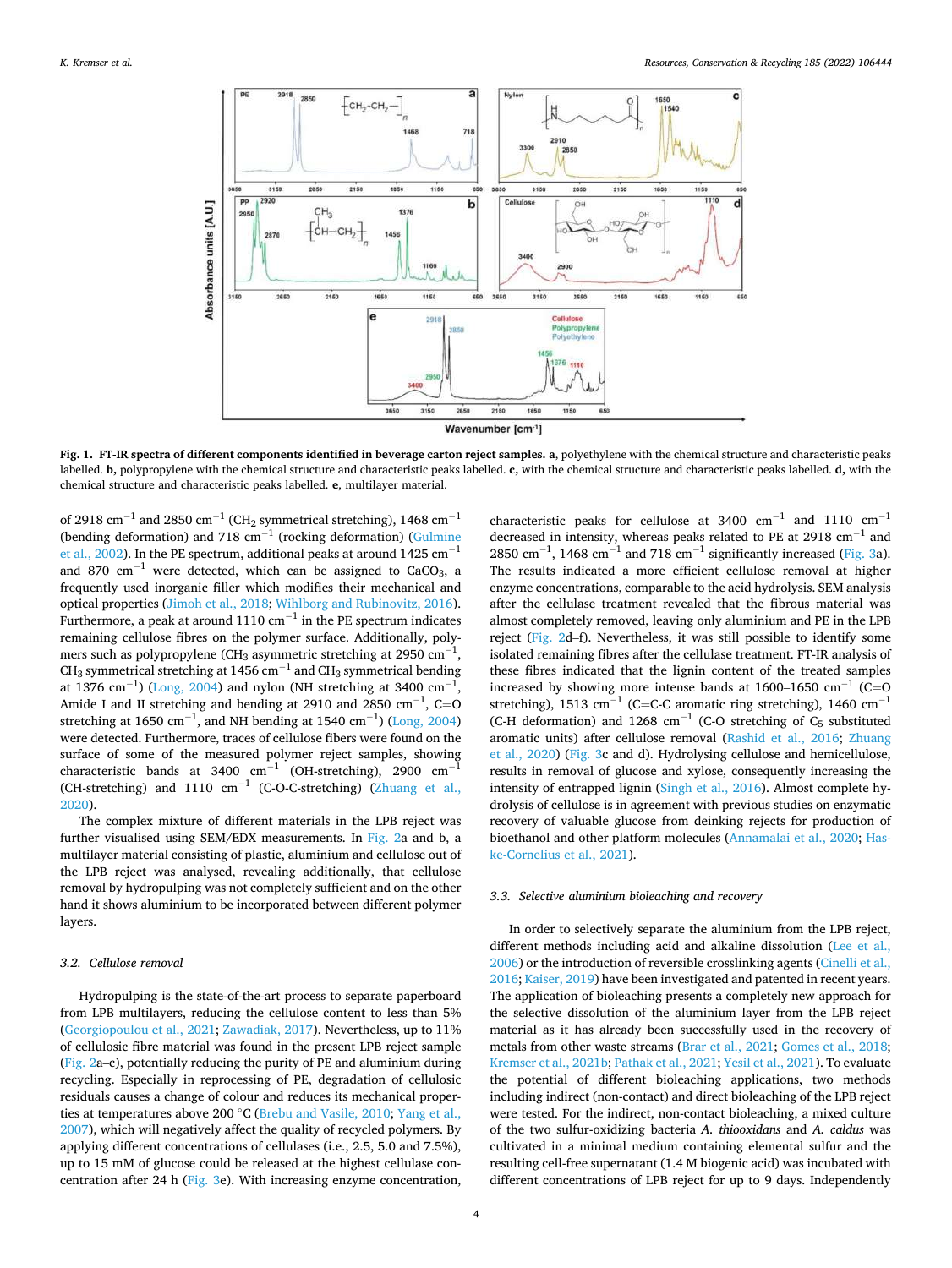<span id="page-4-0"></span>

**Fig. 2. SEM and EDX analysis of the original and treated beverage carton reject samples. a**, SEM image of the original LPB reject material showing the different components: plastic, aluminium and cellulose fibres. **b**, elemental analysis revealing the different materials: plastic (blue), cellulose fibres (pink) and aluminium (green). **c**, bar chart showing the composition of the original material before further treatment (79% plastic, 11% cellulose and 11% aluminium.). **d** and **e**, SEM and EDX analysis of the LPB reject after cellulase treatment with no cellulose present. **f**, composition of the LPB reject after cellulose hydrolysis (86% plastic and 14% aluminium). **g**  and **h**, Pure plastic after bioleaching removal of the aluminium layer.

from the concentration, around 80% of the aluminium could be removed by the biogenic acid within the first 3 days, ending up with complete dissolution after 7 days of incubation [\(Fig. 4a](#page-6-0) and d). The control experiment using the same molarity of commercial sulfuric acid resulted in comparable leaching efficiencies, indicating that the biogenic produced acid was as effective as the commercially available one.

For the direct bioleaching approach, the iron- and sulfur-oxidizing bacteria *Acidithiobacillus ferrooxidans* was tested with different ferrous iron concentrations (i.e., 1.0, 2.5 and 5.0%  $(w/v)$ ) on similar LPB reject concentrations (i.e., 1.0 and 2.5%  $(w/v)$ ) as in the indirect, non-contact experiments. Ferric iron ( $Fe^{3+}$ ) was previously reported to be a major contributor as a strong oxidant in the bioleaching of metals from solid materials [\(Hubau et al., 2018](#page-8-0); [Jafari et al., 2019; Kaksonen et al., 2020](#page-8-0); [Kremser et al., 2021b](#page-8-0)) which can be continuously regenerated by *A. ferrooxidans*. Nevertheless, in the bioleaching of aluminium from multilayer LPB reject material, the concentration of ferrous iron showed only minor effects. Compared to the indirect bioleaching, lower leaching efficiencies were achieved within the first week reaching only 75% after 7 days, independent from the ferrous iron concentration ([Fig. 4b](#page-6-0)). Even after 14 days of incubation, only a maximum of around 88% aluminium leaching could be reached. More severe impacts on the leaching efficiency could be observed regarding the LPB reject concentration. A higher concentration resulted in a decrease in the leaching efficiency

(maximum 20% after 14 days with 25 g L<sup>-1</sup>) which was not observed in the indirect mechanism. Therefore, a concentration of 5.0% was not applied in the direct bioleaching. A positive impact of the bacteria in direct bioleaching could be observed by comparing the results to the chemical blank experiments. After 7 and 14 days, the bioleaching efficiency was around 20 and 10% higher, respectively. Unfortunately, the increasing ferric iron concentrations resulted in orange to red colouring of the biologically treated LPB reject samples, which is assumed to have negative impacts on the sample purity at the end of the process [\(Fig. 4f](#page-6-0)). FT-IR investigations of the coloured samples revealed oxidative changes in the polymer structures [\(Fig. 4](#page-6-0)g). With increasing ferrous iron concentrations, bands at 1045 cm<sup>-1</sup> (CH<sub>2</sub>-O stretching vibration), 1100  $\text{cm}^{-1}$  (C-O-C stretching vibration), 1170  $\text{cm}^{-1}$  (C-O stretching vibration) ([Hamzah et al., 2018\)](#page-8-0) and around 3400  $\text{cm}^{-1}$  (hydroxyl group) (Qin [et al., 2003\)](#page-8-0) characteristic for the oxidative degradation of PE show increasing intensities. The oxidative degradation may result from a persulfate-based advanced oxidation. Persulfate is one of the intermediate sulfur species in *Acidithiobacillus* species during sulfur metabolization ([Rohwerder and Sand, 2003](#page-8-0)) which can be activated by ferric iron at low pH-values, resulting for example in the degradation of different organic materials [\(Kaur et al., 2019](#page-8-0); [Wang and Wang, 2017](#page-8-0)), comparable to a Fenton-like oxidation.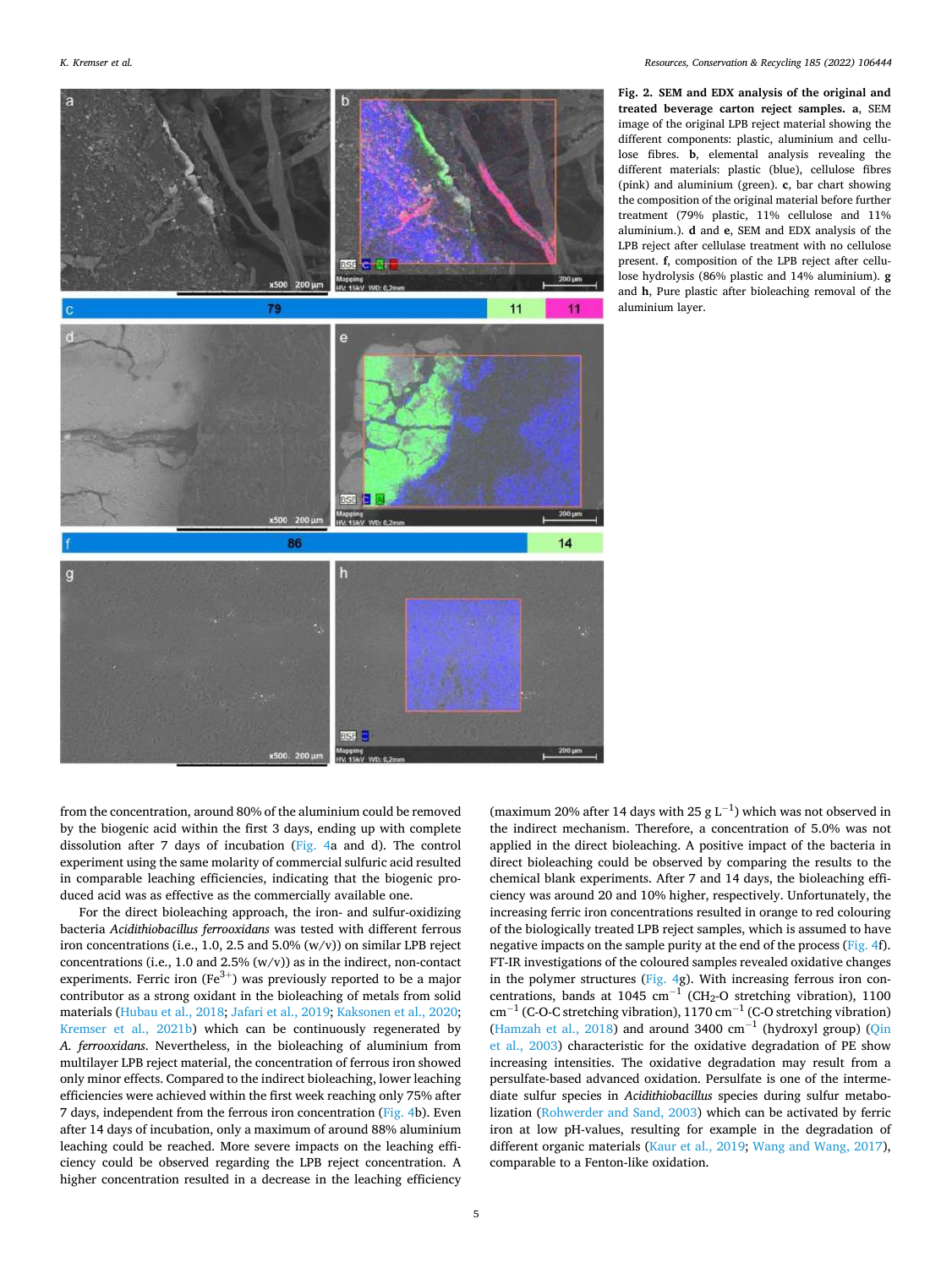<span id="page-5-0"></span>

**Fig. 3. Characterization of the LPB reject material before and after enzymatic cellulose hydrolysis. a**, FT-IR spectra of cellulosic material in the LPB reject before (1) and after treatment with increased cellulase concentration ( $2 = 2.5\%$ ,  $3 = 5.0\%$  and  $4 = 7.5\%$  $(v(y))$  or acid hydrolysis (5). **b**, Structure of cellulose with the characteristic regions in red squares, in which a decrease in intensity was observed during the enzymatic and chemical hydrolysis**. c and d**, FT-IR spectra of the remaining fibres after cellulase treatment (6) compared to the original cellulosic material (1). **e**, Glucose concentration released during the hydrolysis of the reject material with increasing enzyme concentrations of 2.5–7.5%  $(v/v)$  after 6 and 24 h.

## *3.4. Integrated treatment*

After successful application in small scale, an experiment with 50 g  $L^{-1}$  LPB reject was performed in a 2 L wide neck bottle [\(Fig. 5\)](#page-6-0). Cellulose hydrolysis resulted in around 18.3 mM of released glucose which was higher compared to the individual experiments above. This was also reflected by a reduced amount of remaining cellulosic fibres after washing. Directly after washing in the bottle, 1 L of biogenic acid was added, resulting in complete aluminium dissolution after 7–8 days which was in line with leaching efficiencies achieved in the batch experiments. Finally, the aluminium in the leaching lixiviant was selectively precipitated with 10 M NaOH to form aluminium hydroxide (Al  $(OH)<sub>3</sub>$ ) and dried in the oven. The precipitation efficiency, calculated by the amount of dissolved aluminium before and after the precipitation, resulted in almost 100%, as no aluminium could be detected in the solution after precipitation.

#### *3.5. PE purification, recovery, and characterization*

The original LPB reject material reflects a complex mixture of different materials including plastics (PE as major component, PP and PA (polyamide) in very small amounts, *<*5% w/w), aluminium and cellulose. Depending on how effective the hydropulping process is in removing the paperboard as well as the use of different plastics on the inner and outer layer of a multilayer packaging, the purity of the recovered materials is affected. In [Fig. 1](#page-3-0)e the complex mixture in the original LPB reject can be observed. Within the spectra, characteristic bands for three different materials, comprising cellulose, polyethylene and polypropylene can be detected. For PE purification and recovery, LPB reject after cellulase treatment and aluminium bioleaching from the integrated treatment was used [\(Fig. 4c](#page-6-0)). After density separation, two fractions could be separated consisting of PE ([Fig. 5\)](#page-6-0) and another fraction of mixed plastic impurities. The PE fraction was afterwards used for characterization and compared to commercially available PE. In rheology tests, the viscosity of the recycled PE fraction was measured and compared to commercially available PE. Processing steps such as extrusion and film production were evaluated regarding their influence on homogeneity of the recycled PE. In [Fig. 6](#page-7-0)a, a clear effect of the

extrusion in general and in the applied residence time for extrusion was presented. Viscosity of the recovered PE without extrusion was the lowest, and a high inhomogeneity of the material was reflected by a high standard deviation. Extrusion for 2 or 5 min [\(Fig. 6c](#page-7-0) and d) prior to rheology tests, significantly increased the viscosity of the material by increasing the homogeneity of the PE fraction. Film pressing of extruded commercial PE and recovered PE from LPB reject before rheology measurements resulted in highly homogeneous materials, comparable to each other ([Fig. 6b](#page-7-0)). The results indicate that the recovered PE from multilayer packaging and commercial PE have similar properties in terms of processability and can be considered suitable for traditional plastic processing.

FT-IR analysis of the films produced from the commercial recycled PE and the recycled PE from LPB reject [\(Fig. 6](#page-7-0)e and f) revealed similar chemical properties with only minor impurities still present in the PE recovered from the multilayer materials processing. Peaks characteristic for PE could be assigned for both produced films at 2918  $cm^{-1}$  and 2850  $\text{cm}^{-1}$  (CH<sub>2</sub> symmetrical stretching), 1468 cm<sup>-1</sup> (bending deformation) and 718 cm<sup>-1</sup> (rocking deformation) ([Fig. 6g](#page-7-0)). Additionally, impurities in the form of orange particles could be observed in the PE film from LPB reject [\(Fig. 6f](#page-7-0) and g). FT-IR measurements indicate the presence of what most probably are polyurethane-based impurities, with peaks observed in the 1635 - 1725 cm<sup>-1</sup> (C = O carbonyl stretching) and 1095 cm<sup>-1</sup> (C-O-C stretching vibration) ([Lee and Lin, 2006\)](#page-8-0) range. Nevertheless, similar spectra of commercial PE film and film made of the PE from LPB reject underline the findings from rheology tests, confirming that the recovered material is suitable for traditional plastic processing.

#### **4. Conclusion**

Two-step enzymatic-bioleaching recycling was shown to be an effective and environmentally friendly method for recycling of complex, metal-containing multilayer waste materials due to the specificity of enzymes and of bioleaching. It can be seen as one of several new and innovative technologies, helping to increase the recycling rates for valuable raw materials. Applying enzymes highly specific for cellulose hydrolysis can help to increase the purity of the final polymer products by removing fibrous remains.. The mild treatment technique of using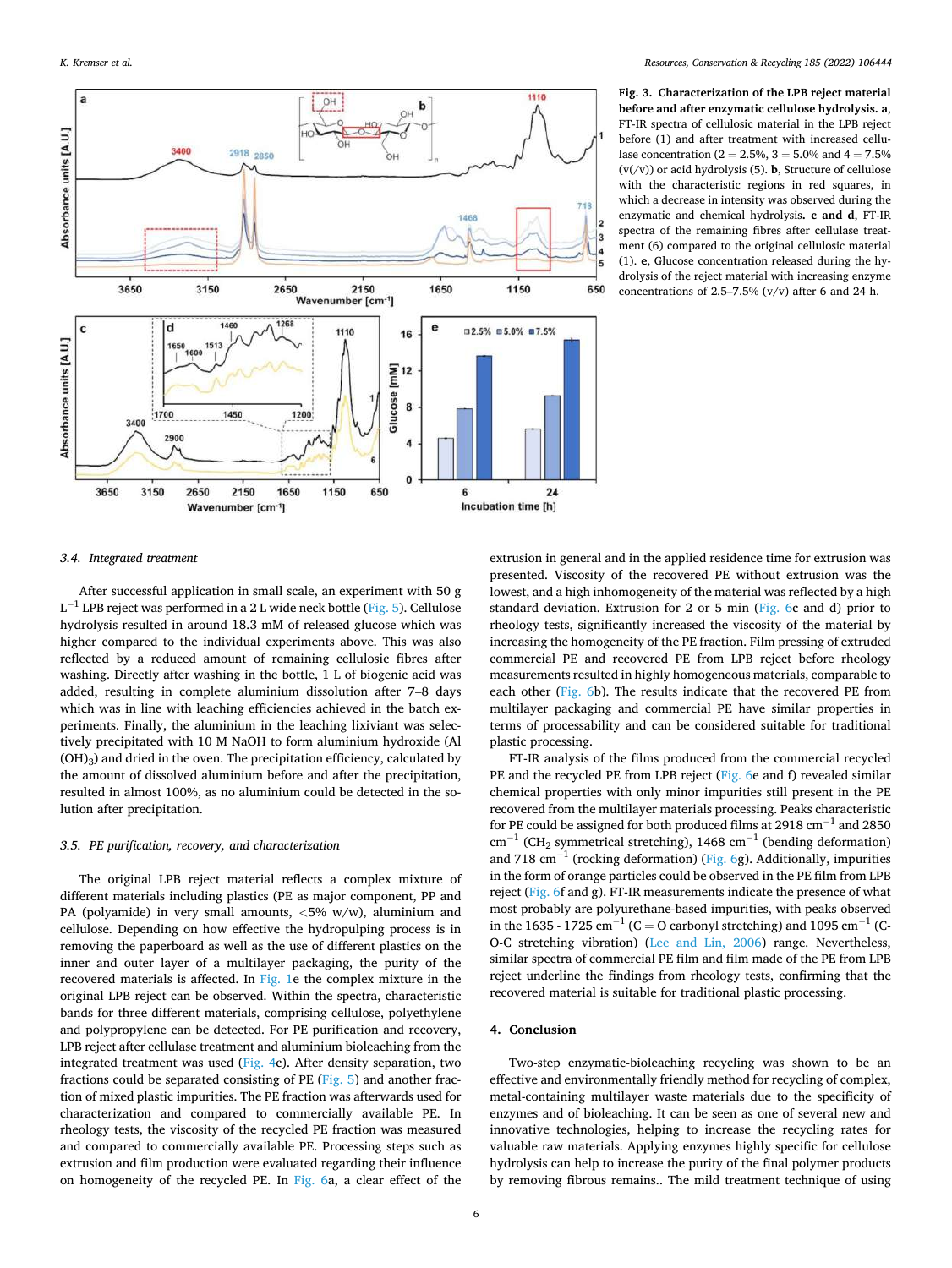<span id="page-6-0"></span>

**Fig. 4. Indirect and direct bioleaching of LPB reject material. a,** aluminium leaching efficiencies of the indirect, noncontact bioleaching after 1, 3 and 7 days with increasing LPB reject concentrations from 10–50 g L<sup>-1</sup>. **b**, aluminium leaching efficiencies of the direct bioleaching after 1, 7 and 14 days with 10 g L<sup>-1</sup> LPB reject and 1.0, 2.5 and 5.0% (w/v) ferrous iron. **c,** reject material after cellulose hydrolysis consisting of different plastics and aluminium. **d,** LPB reject after indirect bioleaching showing complete removal of aluminium. **e,** LPB reject after bioleaching of 10 g L<sup>-1</sup> with the lowest ferrous iron concentration of 1.0% (w/v). **f,** LPB reject after bio-<br>leaching of 25 g L<sup>−1</sup> with the highest ferrous iron concentration of 5.0% (w/v) showing the remaining aluminium and colouring of the material. **g***,* FT-IR spectra of PE after direct bioleaching with increasing ferrous iron concentrations. Characteristic peaks indicating oxidation of the polymer are labelled.



**Fig. 5. Upscale experiment of bioleaching-based reject recycling.** After cellulose removal and aluminium bioleaching, a mixed plastic fraction and aluminium hydroxide were obtained. Polyethylene from the mixed fraction was purified using density separation. At the end a pure PE fraction was obtained and a minimum number of impurities (*<*2% w/w) could be separated.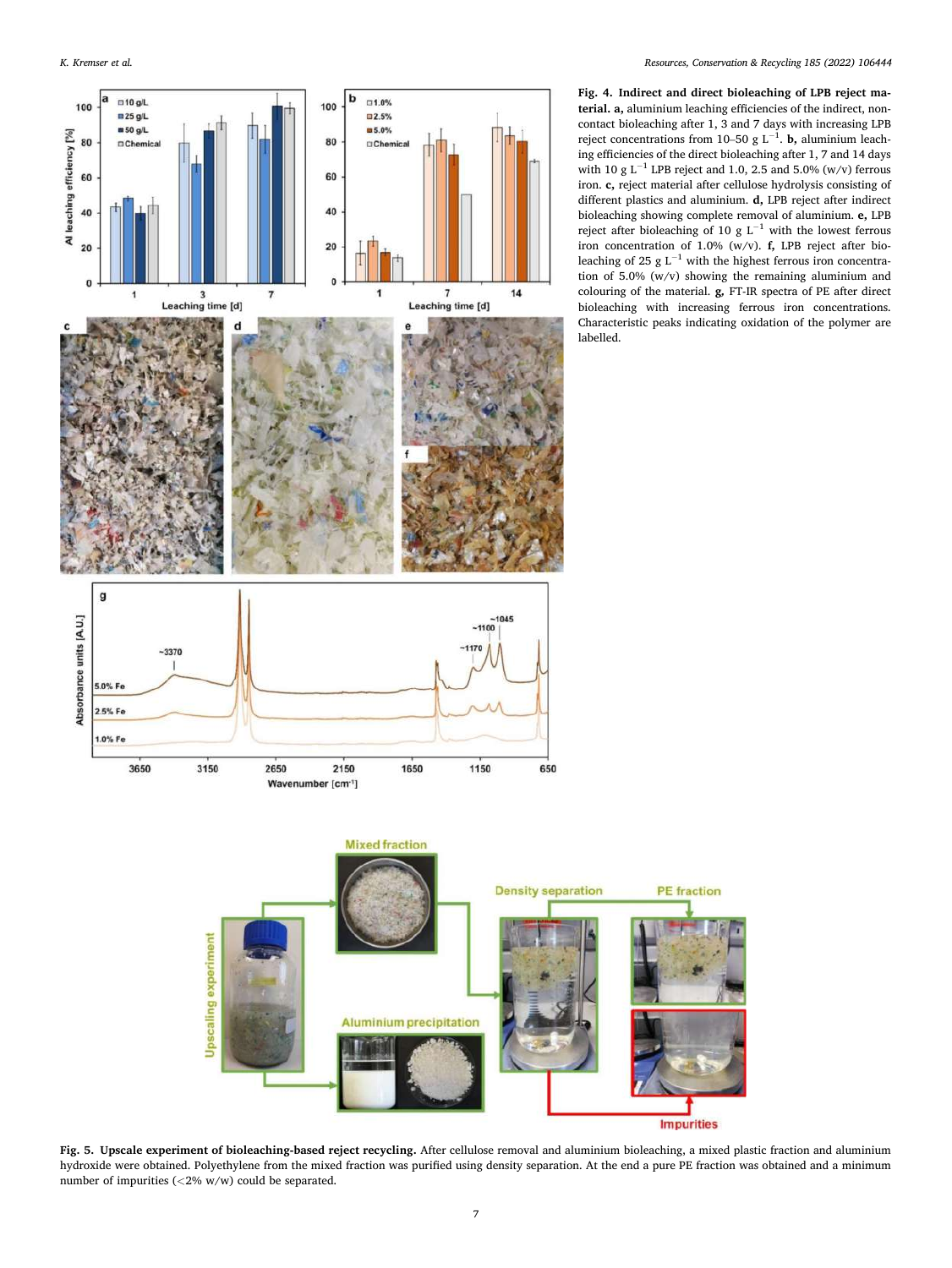<span id="page-7-0"></span>

**Fig. 6. Characterization of the purified PE from LPB reject. a**, rheology tests of commercial PE and recovered PE with and without prior extrusion and changing extrusion time. **b**, rheology tests of produced PE films after extrusion. **c**, extruded PE from LPB reject. **d**, extruded PE from LPB reject after rheology tests. **e**, film produced out of commercial extruded PE. **f**, film produced out of extruded PE from LPB reject with red arrows indicating the impurities in the material. **g**, FT-IT spectra of the films produced from commercial extruded PE, extruded PE from LPB reject and the visible impurities. **h,** detailed FT-IR spectra of the impurities in the PE film from LPB reject with arrows indicating peak assignments for polyurethane.

biologically produced sulfuric acid which can be generated out of waste elemental sulfur, led to complete aluminium dissolution in a period of only one week, by causing no harm to the polymeric structures. At the end, pure polyethylene and aluminium hydroxide are the final products, which can again be integrated in a production cycle, minimizing the need of incineration. The achieved results therefore contribute to the ambitious goal of the European Union, stating that all packaging waste should be reusable or recyclable by the year 2030 [\(European Commis](#page-8-0)[sion, 2018b](#page-8-0)).

## **Author's contributions**

K.K. and P.G. carried out the bioleaching/enzymatic depolymerization experiments and analysed the data. K.K. and A.P. wrote the manuscript. G.M.G. and A.P. corrected the manuscript. G.M.G. and A.P. acquired the funding and designed and supervised the work. A.B.B., D.E. R. and B.M.M. carried out the mechanical testing of the recovered PE material.The authors declare no competing interests

#### **Declaration of Competing Interest**

The authors declare that they have no known competing financial interests or personal relationships that could have appeared to influence the work reported in this paper.

The authors declare the following financial interests/personal relationships which may be considered as potential competing interests:

## **Acknowledgments**

This work is supported by European Union's Horizon 2020 research and innovation programme under grant agreement No 953073, project UPLIFT (sUstainable PLastIcs for the Food and drink packaging indusTry) and by the European fund for regional development, under the program Interreg V-A Austria-Czech Republic, project ATCZ291, OPTIMO (Optimization of biogenic sulfuric acid production for bioleaching applications in the waste management sector). Open access funding provided by University of Natural Resources and Life Science Vienna (BOKU).

#### **Supplementary materials**

Supplementary material associated with this article can be found, in the online version, at [doi:10.1016/j.resconrec.2022.106444](https://doi.org/10.1016/j.resconrec.2022.106444).

## **References**

- Annamalai, N., Al Battashi, H., Anu, S.N., Al Azkawi, A., Al Bahry, S., Sivakumar, N., 2020. Enhanced bioethanol production from waste paper through separate hydrolysis and fermentation. Waste Biomass Valor. 11, 121–131. [https://doi.org/](https://doi.org/10.1007/s12649-018-0400-0) [10.1007/s12649-018-0400-0](https://doi.org/10.1007/s12649-018-0400-0).
- Association of Plastic Manufactureres, 2021. Plastics the Facts [date accessed 03.05.2022]. URL [https://plasticseurope.org/knowledge-hub/plastics-the-facts](https://plasticseurope.org/knowledge-hub/plastics-the-facts-2020/)  [-2020/](https://plasticseurope.org/knowledge-hub/plastics-the-facts-2020/).
- Bergerioux, C., 1996. Easy-to-recycle laminated material for packaging use (No. USOO5506036A).
- Bonadies, I., Capuano, R., Avolio, R., Castaldo, R., Cocca, M., Gentile, G., Errico, M.E., 2022. Sustainable cellulose-aluminum-plastic composites from beverage cartons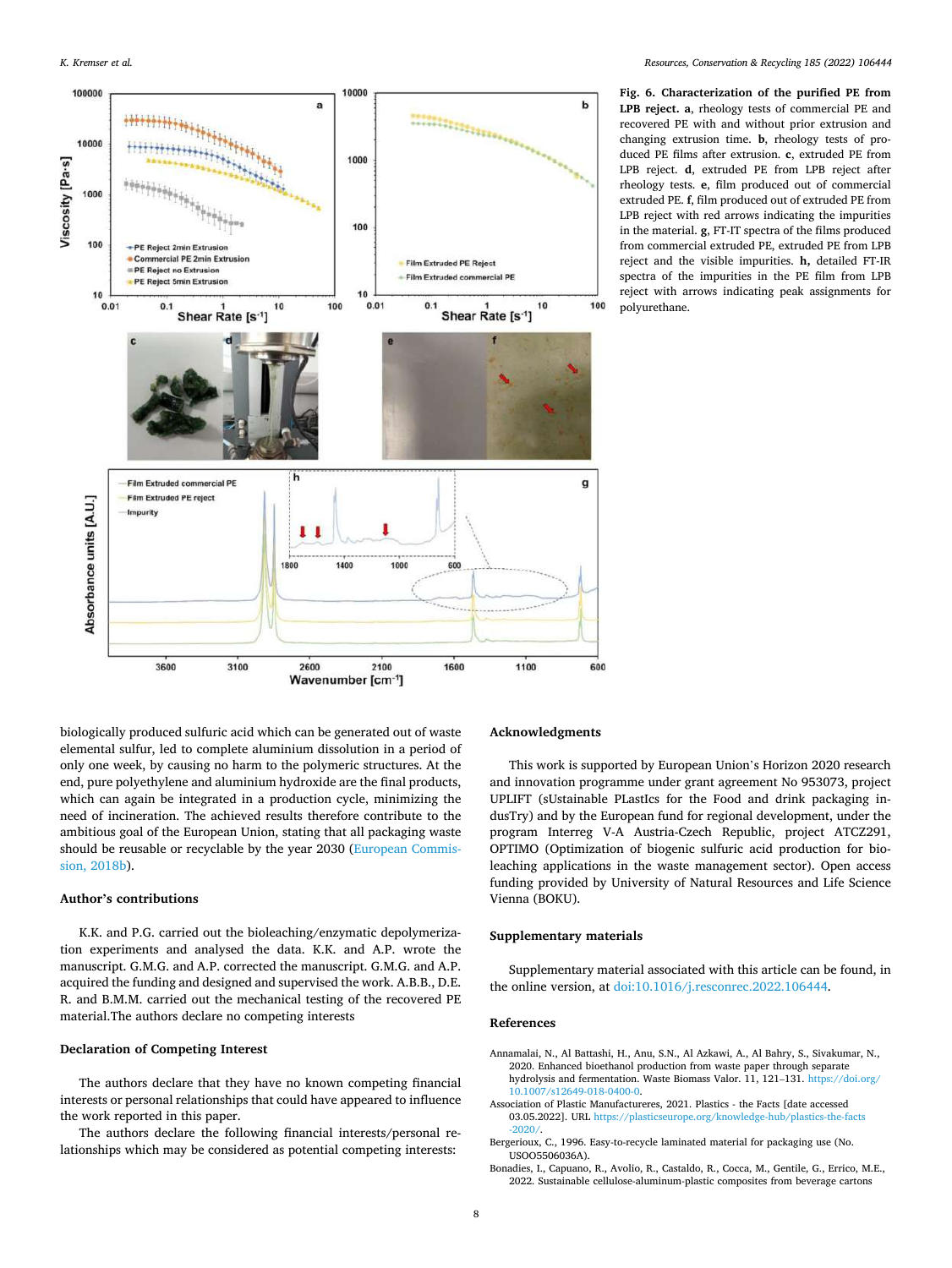#### <span id="page-8-0"></span>*K. Kremser et al.*

scraps and recycled polyethylene. Polymers 14. [https://doi.org/10.3390/](https://doi.org/10.3390/polym14040807)  [polym14040807](https://doi.org/10.3390/polym14040807) (Basel).

Brar, K.K., Magdouli, S., Etteieb, S., Zolfaghari, M., Fathollahzadeh, H., Calugaru, L., Komtchou, S.P., Tanabene, R., Brar, S.K., 2021. Integrated bioleachingelectrometallurgy for copper recovery - a critical review. J. Clean. Prod. 291, 125257 [https://doi.org/10.1016/j.jclepro.2020.125257.](https://doi.org/10.1016/j.jclepro.2020.125257)

[Brebu, M., Vasile, C., 2010. Thermal degradation of lignin - a review. Cellul. Chem.](http://refhub.elsevier.com/S0921-3449(22)00287-7/sbref0006)  [Technol. 44, 353](http://refhub.elsevier.com/S0921-3449(22)00287-7/sbref0006)–363.

- Cinelli, P., Schmid, M., Bugnicourt, E., Coltelli, M.B., Lazzeri, A., 2016. Recyclability of PET/WPI/PE multilayer films by removal of whey protein isolate-based coatings with enzymatic detergents. Materials 9. https://doi.org/10.3390/ma90604 (Basel).
- European Commission, 2018a. Commission Implementing Decision (EU) 2019/668 of 17 April 2019 amending decision 2005/270/EC establishing the formats relating to the database system pursuant to European parliament and council directive 94/62/EC on packaging and packaging waste 2016, 48–119.
- European Commission, 2018b. A European strategy for plastics in a circular economy 30, 577–580.
- European Technology and Innovation Platform, 2022. Cellulosic EThanol (CE) [date accessed 03.05.2022]. URL [https://www.etipbioenergy.eu/?option](https://www.etipbioenergy.eu/?option=com_content&tnqh_x0026;view=article&tnqh_x0026;id=273)=com\_content  $=$ [article](https://www.etipbioenergy.eu/?option=com_content&tnqh_x0026;view=article&tnqh_x0026;id=273) $\&$ id $=$ 2
- Gentina, J.C., Acevedo, F., 2016. Copper bioleaching in Chile. Minerals 6. [https://doi.](https://doi.org/10.3390/min6010023)  [org/10.3390/min6010023.](https://doi.org/10.3390/min6010023)
- Georgiopoulou, I., Pappa, G.D., Vouyiouka, S.N., Magoulas, K., 2021. Recycling of postconsumer multilayer Tetra Pak® packaging with the Selective Dissolution-Precipitation process. Resour. Conserv. Recycl. 165, 105268 [https://doi.org/](https://doi.org/10.1016/j.resconrec.2020.105268) [10.1016/j.resconrec.2020.105268.](https://doi.org/10.1016/j.resconrec.2020.105268)
- Gesellschaft für Verpackungsmarktforschung GmbH, 2016. Flexible plastic packaging market in Germany and in Europe. Trends and Perspectives until 2021 by Product Categories [WWW Document]. URL [https://gvmonline.de/files/marktmenge\\_ver](https://gvmonline.de/files/marktmenge_verpackungen/2017-01_GVM-Folder-Flexible-Plastic-Packaging.pdf) [packungen/2017-01\\_GVM-Folder-Flexible-Plastic-Packaging.pdf.](https://gvmonline.de/files/marktmenge_verpackungen/2017-01_GVM-Folder-Flexible-Plastic-Packaging.pdf)
- Gomes, H.I., Funari, V., Mayes, W.M., Rogerson, M., Prior, T.J., 2018. Recovery of Al, Cr and V from steel slag by bioleaching: batch and column experiments. J. Environ. Manage. 222, 30–36. <https://doi.org/10.1016/j.jenvman.2018.05.056>.
- Gulmine, J.V., Janissek, P.R., Heise, H.M., Akcelrud, L., 2002. Polyethylene characterization by FTIR. Polym. Test. 21, 557–563. [https://doi.org/10.1016/](https://doi.org/10.1016/S0142-9418(01)00124-6)  [S0142-9418\(01\)00124-6](https://doi.org/10.1016/S0142-9418(01)00124-6).
- Hamzah, M., Khenfouch, M., Rjeb, A., Sayouri, S., Houssaini, D.S., Darhouri, M., Srinivasu, V.V., 2018. Surface chemistry changes and microstructure evaluation of low density nanocluster polyethylene under natural weathering: a spectroscopic investigation. J. Phys. Conf. Ser. 984, 0–14. [https://doi.org/10.1088/1742-6596/](https://doi.org/10.1088/1742-6596/984/1/012010) [984/1/012010.](https://doi.org/10.1088/1742-6596/984/1/012010)
- Haske-Cornelius, O., Gierlinger, S., Vielnascher, R., Gabauer, W., Prall, K., Pellis, A., Guebitz, G.M., 2021. Cultivation of heterotrophic algae on paper waste material and digestate. Algal Res. 54, 102193 [https://doi.org/10.1016/j.algal.2021.102193.](https://doi.org/10.1016/j.algal.2021.102193)
- Hubau, A., Minier, M., Chagnes, A., Joulian, C., Perez, C., Guezennec, A.G., 2018. Continuous production of a biogenic ferric iron lixiviant for the bioleaching of printed circuit boards (PCBs). Hydrometallurgy 180, 180–191. [https://doi.org/](https://doi.org/10.1016/j.hydromet.2018.07.001) [10.1016/j.hydromet.2018.07.001.](https://doi.org/10.1016/j.hydromet.2018.07.001)
- Jafari, M., Abdollahi, H., Shafaei, S.Z., Gharabaghi, M., Jafari, H., Akcil, A., Panda, S., 2019. Acidophilic bioleaching: a review on the process and effect of organic–inorganic reagents and materials on its efficiency. Miner. Process. Extr. Metall. Rev. 40, 87–107. [https://doi.org/10.1080/08827508.2018.1481063.](https://doi.org/10.1080/08827508.2018.1481063)
- Jeoh, T., Cardona, M.J., Karuna, N., Mudinoor, A.R., Nill, J., 2017. Mechanistic kinetic models of enzymatic cellulose hydrolysis–a review. Biotechnol. Bioeng. 114, 1369–1385. [https://doi.org/10.1002/bit.26277.](https://doi.org/10.1002/bit.26277)
- Jimoh, O.A., Ariffin, K.S., Hussin, H.Bin, Temitope, A.E., 2018. Synthesis of precipitated calcium carbonate: a review. Carbonates Evaporites 33, 331–346. [https://doi.org/](https://doi.org/10.1007/s13146-017-0341-x) [10.1007/s13146-017-0341-x.](https://doi.org/10.1007/s13146-017-0341-x)
- Kaiser, K., 2019. DE102018205503A120191017.
- Kaiser, K., Schmid, M., Schlummer, M., 2017. Recycling of polymer-based multilayer packaging: a review. Recycling 3.<https://doi.org/10.3390/recycling3010001>, 1.
- Kaiser, K.M.A., 2020. Recycling of multilayer packaging using a reversible cross-linking adhesive. J. Appl. Polym. Sci. 137, 1–12. [https://doi.org/10.1002/app.49230.](https://doi.org/10.1002/app.49230)
- Kaksonen, A.H., Lakaniemi, A.M., Tuovinen, O.H., 2020. Acid and ferric sulfate bioleaching of uranium ores: a review. J. Clean. Prod. 264, 121586 [https://doi.org/](https://doi.org/10.1016/j.jclepro.2020.121586)  [10.1016/j.jclepro.2020.121586.](https://doi.org/10.1016/j.jclepro.2020.121586)
- Kaur, H., Hippargi, G., Pophali, G.R., Bansiwal, A.K., 2019. Treatment Methods For Removal of Pharmaceuticals and Personal Care Products from Domestic wastewater, Pharmaceuticals and Personal Care Products: Waste Management and Treatment Technology Emerging Contaminants and Micro Pollutants. Elsevier Inc. [https://doi.](https://doi.org/10.1016/B978-0-12-816189-0.00006-8)  [org/10.1016/B978-0-12-816189-0.00006-8](https://doi.org/10.1016/B978-0-12-816189-0.00006-8)
- Kremser, K., Gerl, P., Pellis, A., Guebitz, G.M., 2021a. A new bioleaching strategy for the selective recovery of aluminum from multi-layer beverage cans. Waste Manag. 120, 16–24. <https://doi.org/10.1016/j.wasman.2020.11.012>.
- Kremser, K., Maltschnig, M., Schön, H., Jandric, A., Gajdosik, M., Vaculovic, T., Kucera, J., Guebitz, G.M., 2022. Optimized biogenic sulfuric acid production and application in the treatment of waste incineration residues. Waste Manag. 144, 182–190. <https://doi.org/10.1016/j.wasman.2022.03.025>.
- Kremser, K., Thallner, S., Strbik, D., Spiess, S., Kucera, J., Vaculovic, T., Vsiansky, D., Haberbauer, M., Mandl, M., Guebitz, G.M., 2021b. Leachability of metals from waste incineration residues by iron- and sulfur-oxidizing bacteria. J. Environ. Manage. 280, 111734 <https://doi.org/10.1016/j.jenvman.2020.111734>.
- Lahme, V., Daniel, R., Marsh, P., Molteno, S., 2020. Recycling of multilayer composite packaging: the beverage carton.
- Lee, H.T., Lin, L.H., 2006. Waterborne polyurethane/clay nanocomposites: novel effects of the clay and its interlayer ions on the morphology and physical and electrical properties. Macromolecules 39, 6133–6141. <https://doi.org/10.1021/ma060621y>.
- Lee, Y.C., Kim, M.J., Lee, H.C., 2006. A recycling method of multilayer packaging film waste. EP1683829 A1.
- Long, D.A., 2004. Infrared and Raman characteristic Group Frequencies, 3rd Edition, 35. Tables and chartsGeorge Socrates John Wiley and Sons, Ltd, Chichester. [https://doi.](https://doi.org/10.1002/jrs.1238)  [org/10.1002/jrs.1238](https://doi.org/10.1002/jrs.1238). 2001Price £135. J. Raman Spectrosc.905–905.
- Morin, D.H.R., D'Hugues, P., 2007. Bioleaching of a cobalt-containing pyrite in stirred reactors: a case study from laboratory scale to industrial application. Biomining 35–55. [https://doi.org/10.1007/978-3-540-34911-2\\_2](https://doi.org/10.1007/978-3-540-34911-2_2).
- Morrison, B.A., 2017. The Science and Technology of Flexible Packaging, The Science and Technology of Flexible Packaging. Elsevier. [https://doi.org/10.1016/C2013-0-](https://doi.org/10.1016/C2013-0-00506-3)  [00506-3](https://doi.org/10.1016/C2013-0-00506-3).
- Moya-Beltrán, A., Beard, S., Rojas-Villalobos, C., Issotta, F., Gallardo, Y., Ulloa, R., Giaveno, A., Degli Esposti, M., Johnson, D.B., Quatrini, R., 2021. Genomic evolution of the class Acidithiobacillia: deep-branching Proteobacteria living in extreme acidic conditions. ISME J. <https://doi.org/10.1038/s41396-021-00995-x>.
- Novy, V., Aïssa, K., Nielsen, F., Straus, S.K., Ciesielski, P., Hunt, C.G., Saddler, J., 2019. Quantifying cellulose accessibility during enzyme-mediated deconstruction using 2 fluorescence-tagged carbohydrate-binding modules. Proc. Natl. Acad. Sci. U. S. A. 116, 22545–22551. [https://doi.org/10.1073/pnas.1912354116.](https://doi.org/10.1073/pnas.1912354116)
- Pathak, A., Kothari, R., Vinoba, M., Habibi, N., Tyagi, V.V., 2021. Fungal bioleaching of metals from refinery spent catalysts: a critical review of current research, challenges, and future directions. J. Environ. Manage. 280, 111789 [https://doi.org/10.1016/j.](https://doi.org/10.1016/j.jenvman.2020.111789) [jenvman.2020.111789](https://doi.org/10.1016/j.jenvman.2020.111789).
- Pellis, A., Herrero Acero, E., Ferrario, V., Ribitsch, D., Guebitz, G.M., Gardossi, L., 2016. The closure of the cycle: enzymatic synthesis and functionalization of bio-based polyesters. Trends Biotechnol. 34, 316–328. [https://doi.org/10.1016/j.](https://doi.org/10.1016/j.tibtech.2015.12.009) [tibtech.2015.12.009.](https://doi.org/10.1016/j.tibtech.2015.12.009)
- Qin, H., Zhao, C., Zhang, S., Chen, G., Yang, M., 2003. Photo-oxidative degradation of polyethylene/montmorillonite nanocomposite. Polym. Degrad. Stab. 81, 497–500. [https://doi.org/10.1016/S0141-3910\(03\)00136-8.](https://doi.org/10.1016/S0141-3910(03)00136-8)
- Rashid, T., Kait, C.F., Murugesan, T., 2016. A "fourier transformed infrared" compound study of lignin recovered from a formic acid process. Proced. Eng. 148, 1312–1319. <https://doi.org/10.1016/j.proeng.2016.06.547>.
- Riedewald, F., Wilson, E., Patel, Y., Vogt, D., Povey, I., Barton, K., Lewis, L., Caris, T., Santos, S., O'Mahoney, M., Sousa-Gallagher, M., 2022. Recycling of aluminium laminated pouches and Tetra Pak cartons by molten metal pyrolysis – pilot-scale experiments and economic analysis. Waste Manag. 138, 172-179. https://doi.org/ [10.1016/j.wasman.2021.11.049](https://doi.org/10.1016/j.wasman.2021.11.049).
- Rohwerder, T., Sand, W., 2003. The sulfane sulfur of persulfides is the actual substrate of the sulfur-oxidizing enzymes from Acidithiobacillus and Acidiphilium spp. Microbiology 149, 1699–1709. [https://doi.org/10.1099/mic.0.26212-0.](https://doi.org/10.1099/mic.0.26212-0)
- [Saari, P., Riekkola-Vanhanen, M., 2012. Talvivaara bioheapleaching process. J. S. Afr.](http://refhub.elsevier.com/S0921-3449(22)00287-7/sbref0044)  [Inst. Min. Metall. 112, 1013](http://refhub.elsevier.com/S0921-3449(22)00287-7/sbref0044)–1020.
- Sethurajan, M., van Hullebusch, E.D., Nancharaiah, Y.V., 2018. Biotechnology in the management and resource recovery from metal bearing solid wastes: recent advances. J. Environ. Manage. 211, 138–153. [https://doi.org/10.1016/j.](https://doi.org/10.1016/j.jenvman.2018.01.035) [jenvman.2018.01.035](https://doi.org/10.1016/j.jenvman.2018.01.035).
- Singh, S., Singh, V.K., Aamir, M., Dubey, M.K., Patel, J.S., Upadhyay, R.S., Gupta, V.K., 2016. Cellulase in Pulp and Paper Industry, New and Future Developments in Microbial Biotechnology and Bioengineering: Microbial Cellulase System Properties and Applications. Elsevier B.V. [https://doi.org/10.1016/B978-0-444-63507-](https://doi.org/10.1016/B978-0-444-63507-5.00013-7) [5.00013-7.](https://doi.org/10.1016/B978-0-444-63507-5.00013-7)
- Srichandan, H., Kumar, R., Kumar, P., 2019. Hydrometallurgy Bioleaching approach for extraction of metal values from secondary solid wastes : a critical review. Hydrometallurgy 189, 105122. <https://doi.org/10.1016/j.hydromet.2019.105122>.
- Terapak.com, 2022. Tetra Pak Packaging [WWW Document]. URL [https://www.](https://www.tetrapak.com/de/solutions/packaging/packaging-material/materials#)  [tetrapak.com/de/solutions/packaging/packaging-material/materials#.](https://www.tetrapak.com/de/solutions/packaging/packaging-material/materials#)
- Trossaert, L., De Vel, M., Cardon, L., Edeleva, M., 2022. Lifting the sustainability of modified pet-based multilayer packaging material with enhanced mechanical recycling potential and processing. Polymers 14. [https://doi.org/10.3390/](https://doi.org/10.3390/polym14010196)  [polym14010196](https://doi.org/10.3390/polym14010196) (Basel).
- van der Zwan, T., Chandra, R.P., Saddler, J.N., 2019. Laccase-mediated hydrophilization of lignin decreases unproductive enzyme binding but limits subsequent enzymatic hydrolysis at high substrate concentrations. Bioresour. Technol. 292, 121999 doi.org/10.1016/j.biortech.2019.121999.
- Walker, T.W., Frelka, N., Shen, Z., Chew, A.K., Banick, J., Grey, S., Kim, M.S., Dumesic, J. A., Van Lehn, R.C., Huber, G.W., 2020. Recycling of multilayer plastic packaging materials by solvent-targeted recovery and precipitation. Sci. Adv. 6, 1–10. [https://](https://doi.org/10.1126/sciadv.aba7599)  [doi.org/10.1126/sciadv.aba7599](https://doi.org/10.1126/sciadv.aba7599).
- Wang, S., Wang, J., 2017. Comparative study on sulfamethoxazole degradation by Fenton and Fe(II)-activated persulfate process. RSC Adv. 7, 48670–48677. [https://](https://doi.org/10.1039/c7ra09325j) [doi.org/10.1039/c7ra09325j](https://doi.org/10.1039/c7ra09325j).
- Wei, X., Viadero, R.C., Buzby, K.M., 2005. Recovery of iron and aluminum from acid mine drainage by selective precipitation. Environ. Eng. Sci. 22, 745–755. [https://](https://doi.org/10.1089/ees.2005.22.745)  doi.org/10.1089/ees.2005.
- Wihlborg, W.T., Rubinovitz, R., 2016. Characterization of inorganic fillers in complex matrices using mid-IR and far-IR Spectroscopy 2016.
- Yang, H., Yan, R., Chen, H., Lee, D.H., Zheng, C., 2007. Characteristics of hemicellulose, cellulose and lignin pyrolysis. Fuel 86, 1781–1788. [https://doi.org/10.1016/j.](https://doi.org/10.1016/j.fuel.2006.12.013)  [fuel.2006.12.013.](https://doi.org/10.1016/j.fuel.2006.12.013)